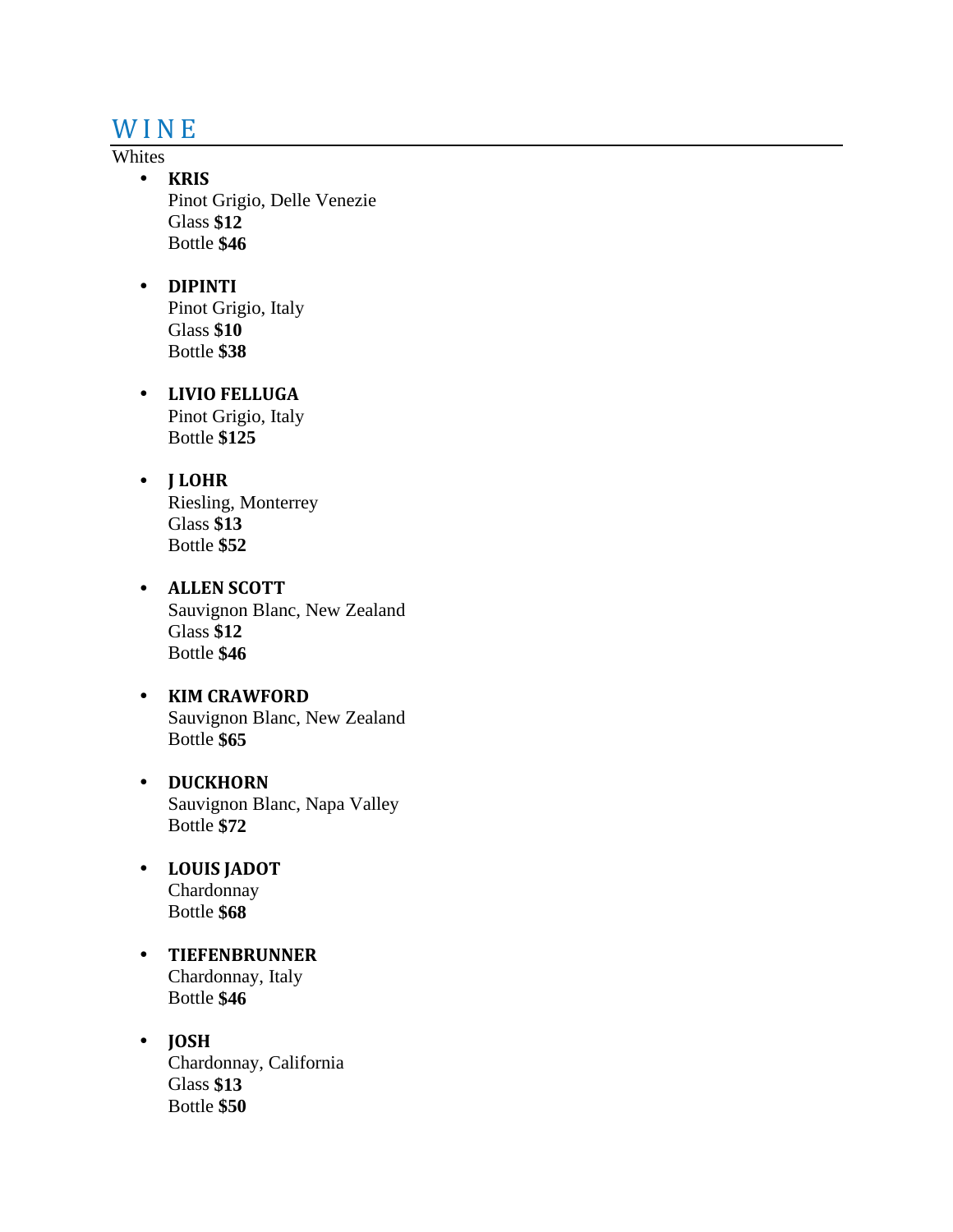- **FERRARI** Chardonnay, Sonoma Bottle **\$60**
- **CHIME** Chardonnay, North Coast Glass **\$12** Bottle **\$46**
- **CHALK HILL** Chardonnay Bottle **\$124**
- **NAPA CELLARS** Chardonnay, Napa Valley Bottle **\$58**
- **JORDAN** Chardonnay, Sonoma Bottle **\$115**
- **NICKEL AND NICKEL** Chardonnay, Napa Valley Bottle **\$165**

### **WINE**

- Reds
	- **TRAMIN** Pinot Noir, Italy Glass **\$16** Bottle **\$54**
	- **ERATH** Pinot Noir, Oregon Bottle **\$65**
	- **MEIOMI** Pinot Noir, California Bottle **\$54**
	- **BLOCK NINE** Pinot Noir, California Glass **\$12** Bottle **\$49**
	- **CHAPOUTIER**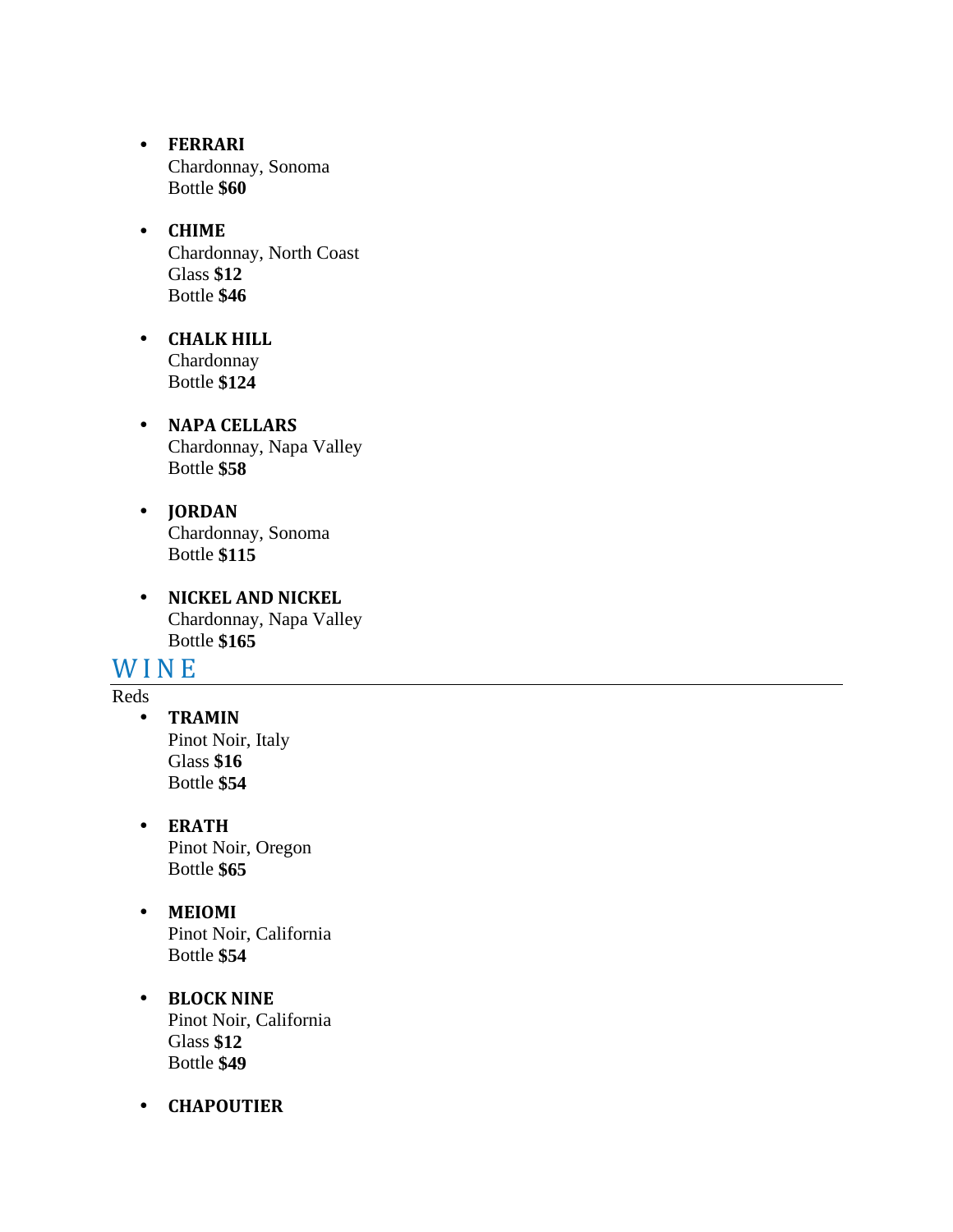Belleruche, Cotes du Rhone Bottle **\$46**

- **JEAN LUC** Colombo, Cotes du Rhone Bottle **\$56**
- **CANOE RIDGE** Merlot, Columbia Valley Glass **\$13** Bottle **\$52**
- **NOBLE VINES** Merlot, Lodi California Glass **\$13** Bottle **\$52**
- **ANDELUNA** Malbec, Mendoza Glass **\$12** Bottle **\$49**
- **JOSH** Cabernet, North Coast Glass **\$13** Bottle **\$50**
- **BENCH** Cabernet, California Bottle **\$65**
- **LOUIS MARTINI** Cabernet Bottle **\$76**
- **JORDAN** Cabernet Sauvignon, Napa Valley Bottle **\$180**
- **SILVERADO** Cabernet Sauvignon, Napa Valley Bottle **\$168**
- **MT. VEEDER** Cabernet Sauvignon, Napa Valley Bottle **\$164**